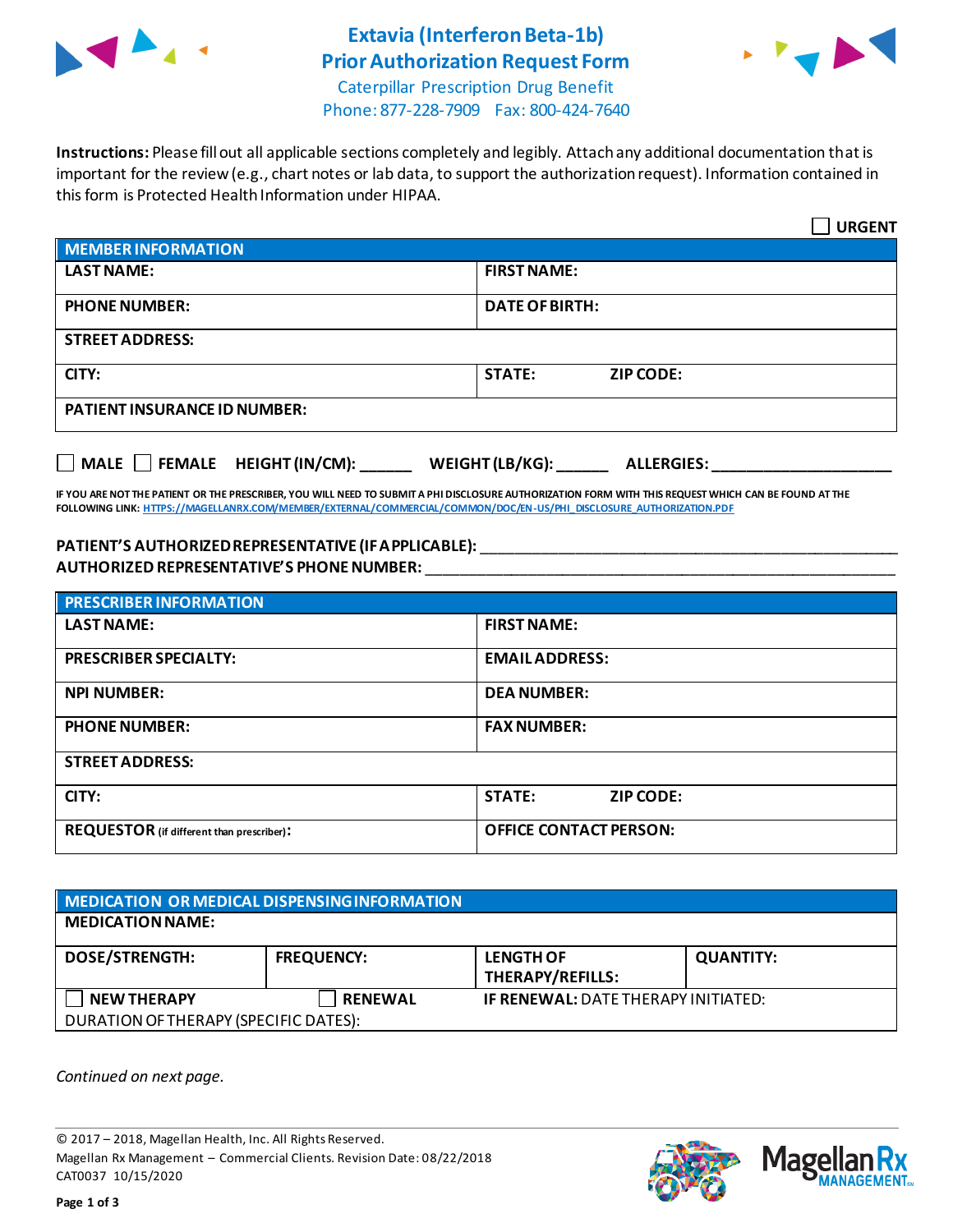

## **Extavia (Interferon Beta-1b) Prior Authorization Request Form**

Caterpillar Prescription Drug Benefit Phone: 877-228-7909 Fax: 800-424-7640



| MEMBER'S LAST NAME: NAME AND A SERIES AND A SERIES OF STREET AND RESIDENCE AND A SERIES OF STREET AND A SERIES                                                                                   | <b>MEMBER'S FIRST NAME:</b>                                                                                       |                                                                  |  |  |
|--------------------------------------------------------------------------------------------------------------------------------------------------------------------------------------------------|-------------------------------------------------------------------------------------------------------------------|------------------------------------------------------------------|--|--|
|                                                                                                                                                                                                  | 1. HAS THE PATIENT TRIED ANY OTHER MEDICATIONS FOR THIS CONDITION?                                                | $\blacksquare$ YES (if yes, complete below)<br>$\blacksquare$ NO |  |  |
| <b>MEDICATION/THERAPY (SPECIFY</b>                                                                                                                                                               | <b>DURATION OF THERAPY (SPECIFY</b>                                                                               | <b>RESPONSE/REASON FOR</b>                                       |  |  |
| DRUG NAME AND DOSAGE):                                                                                                                                                                           | DATES):                                                                                                           | <b>FAILURE/ALLERGY:</b>                                          |  |  |
|                                                                                                                                                                                                  |                                                                                                                   |                                                                  |  |  |
|                                                                                                                                                                                                  |                                                                                                                   |                                                                  |  |  |
| <b>2. LIST DIAGNOSES:</b>                                                                                                                                                                        |                                                                                                                   | <b>ICD-10:</b>                                                   |  |  |
| □ Clinically Isolated Syndrome(CIS)                                                                                                                                                              |                                                                                                                   |                                                                  |  |  |
| $\Box$ Relapsing remitting multiple sclerosis                                                                                                                                                    |                                                                                                                   |                                                                  |  |  |
| □ Secondary Progressive multiple sclerosis                                                                                                                                                       |                                                                                                                   |                                                                  |  |  |
| D Other Diagnosis<br>$ICD-10Code(s):$                                                                                                                                                            | 3. REQUIRED CLINICAL INFORMATION: PLEASE PROVIDE ALL RELEVANT CLINICAL INFORMATION TO SUPPORT A                   |                                                                  |  |  |
| PRIOR AUTHORIZATION.                                                                                                                                                                             |                                                                                                                   |                                                                  |  |  |
| <b>Prescriber's Specialty:</b>                                                                                                                                                                   |                                                                                                                   |                                                                  |  |  |
|                                                                                                                                                                                                  |                                                                                                                   |                                                                  |  |  |
| Is the prescribing physician a neurologist? $\Box$ Yes $\Box$ No                                                                                                                                 |                                                                                                                   |                                                                  |  |  |
|                                                                                                                                                                                                  |                                                                                                                   |                                                                  |  |  |
|                                                                                                                                                                                                  | Has the patient had an inadequate response, intolerance, or contraindication to the preferred prerequisite Avonex |                                                                  |  |  |
| for at least 3 months? $\Box$ Yes $\Box$ No                                                                                                                                                      |                                                                                                                   |                                                                  |  |  |
|                                                                                                                                                                                                  |                                                                                                                   |                                                                  |  |  |
|                                                                                                                                                                                                  | Has the patient had an inadequate response, intolerance, or contraindication to Copaxone for at least 3 months?   |                                                                  |  |  |
| $\Box$ Yes $\Box$ No                                                                                                                                                                             |                                                                                                                   |                                                                  |  |  |
| Has the patient had an inadequate response, intolerance, or contraindication to Extavia? $\Box$ Yes $\Box$ No                                                                                    |                                                                                                                   |                                                                  |  |  |
| Reauthorization:                                                                                                                                                                                 |                                                                                                                   |                                                                  |  |  |
|                                                                                                                                                                                                  |                                                                                                                   |                                                                  |  |  |
| If this is a reauthorization request, answer the following question:                                                                                                                             |                                                                                                                   |                                                                  |  |  |
| Is the patient continuing to have a positive clinical response and is remission of disease maintained with continued<br>use of Betaseron?* □ Yes □ No<br>*Please provide supporting chart notes. |                                                                                                                   |                                                                  |  |  |
| Are there any other comments, diagnoses, symptoms, medications tried or failed, and/or any other information the<br>physician feels is important to this review?                                 |                                                                                                                   |                                                                  |  |  |
|                                                                                                                                                                                                  |                                                                                                                   |                                                                  |  |  |
| Please note: Not all drugs/diagnosis are covered on all plans. This request may be denied unless all required<br>information is received.                                                        |                                                                                                                   |                                                                  |  |  |
|                                                                                                                                                                                                  |                                                                                                                   |                                                                  |  |  |
|                                                                                                                                                                                                  |                                                                                                                   |                                                                  |  |  |
| © 2017 - 2018, Magellan Health, Inc. All Rights Reserved.                                                                                                                                        |                                                                                                                   |                                                                  |  |  |

2018, Magellan Health, Inc. All Rights Rese Magellan Rx Management – Commercial Clients. Revision Date: 08/22/2018 CAT0037 10/15/2020